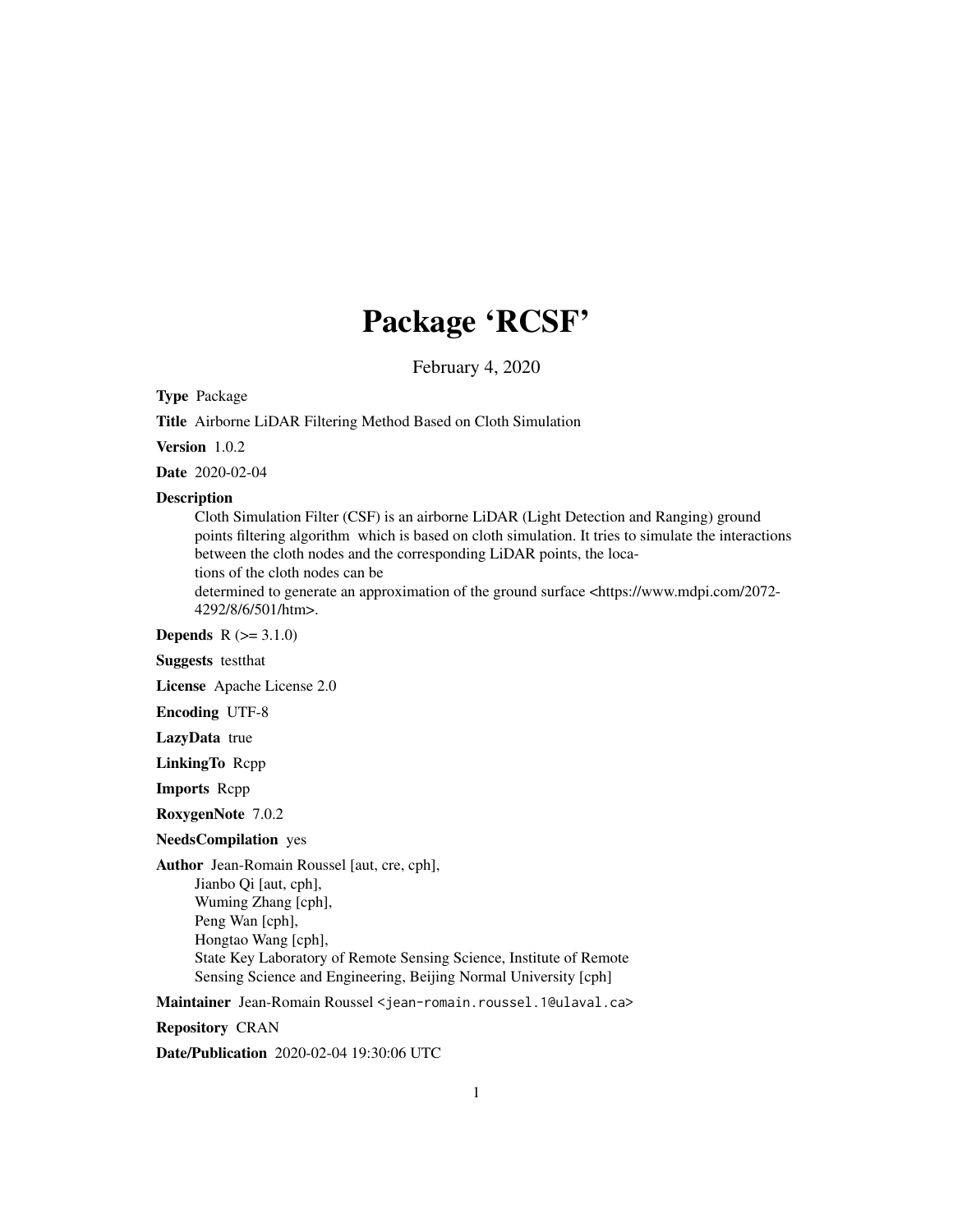### <span id="page-1-0"></span>R topics documented:

#### **Index** [4](#page-3-0)

CSF *Airborne LiDAR filtering method based on Cloth Simulation*

#### Description

Airborne LiDAR filtering method of ground points based on Cloth Simulation (Zhang et al. 2016, see references). This function is an R wrapper around the library written by the orignal authors of the algorithm. The ALS point cloud is inverted, and then a rigid cloth is used to cover the inverted surface. By analyzing the interactions between the cloth nodes and the corresponding LiDAR points, the locations of the cloth nodes can be determined to generate an approximation of the ground surface.

#### Usage

```
CSF(
cloud,
sloop_smooth = FALSE,
class_{threshold} = 0.5,
cloth\_resolution = 0.5,
rigidness = 1L,
iterations = 500L,
time\_step = 0.65)
```
#### Arguments

| cloud            | data. frame with 3 columns named $X$ $Y$ , $Z$ containing the coordinates of the point<br>cloud.                                                                                             |
|------------------|----------------------------------------------------------------------------------------------------------------------------------------------------------------------------------------------|
| sloop_smooth     | logical. When sharp slopes exist, set this parameter to TRUE to perform a post-<br>processing which will reduced errors.                                                                     |
| class_threshold  |                                                                                                                                                                                              |
|                  | scalar. The distance to the simulated cloth to classify point cloud into ground<br>and non-ground. The default is 0.5.                                                                       |
| cloth resolution |                                                                                                                                                                                              |
|                  | scalar. The distance between paticles in cloth. This is usually set to the average<br>distance of the points in the point cloud. The default value is 0.5.                                   |
| rigidness        | integer. The rididness of the cloth. 1 stands for very soft cloth (to fit rugged<br>terrain), 2 stands for medium cloth and 3 stands for hard cloth (for flat terrain).<br>The default is 1. |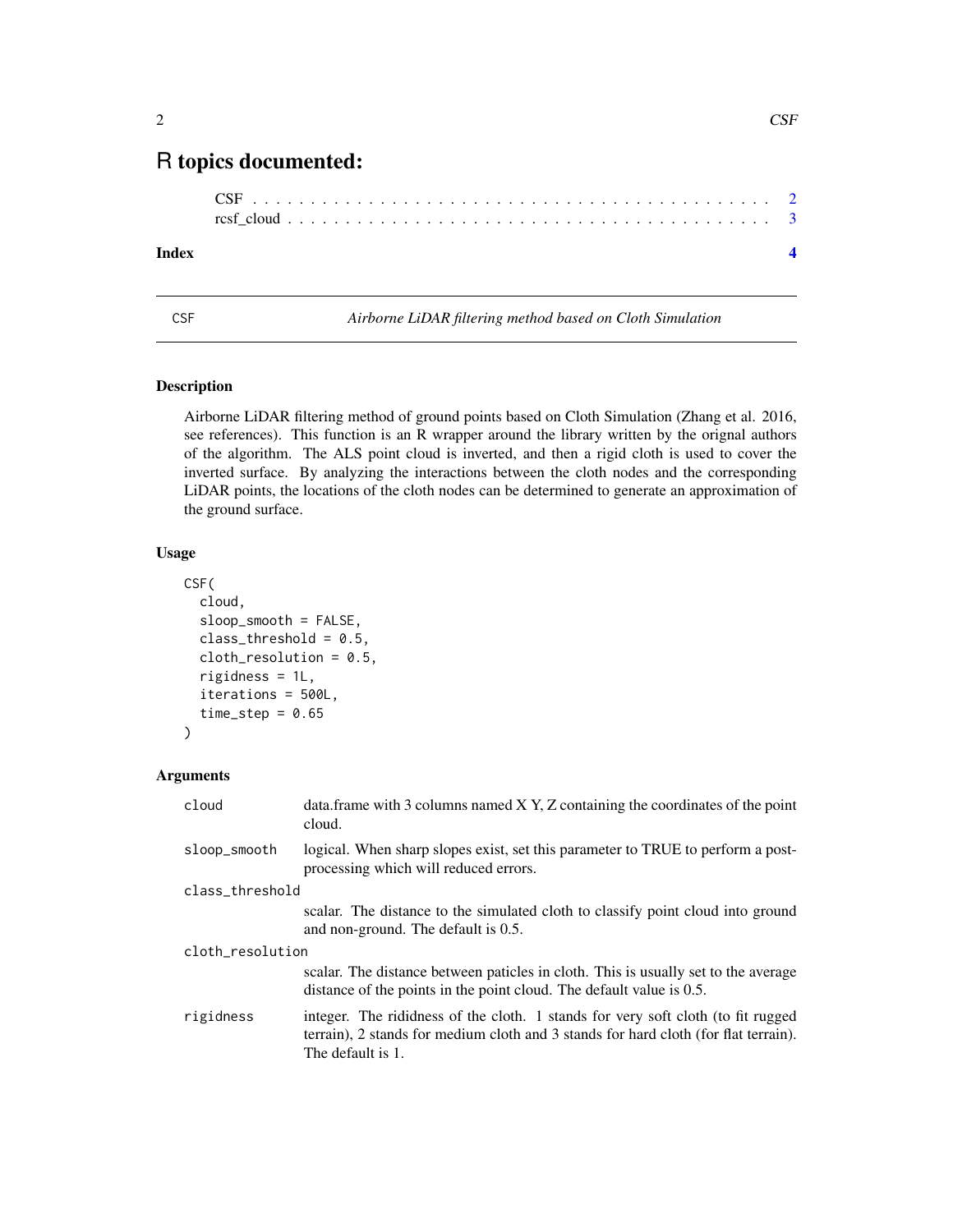#### <span id="page-2-0"></span>rcsf\_cloud 3

| <b>1888818</b> | michel with hold to community with the community of the community of the community of the community of the community of the community of the community of the community of the community of the community of the community of<br>ally, users do not need to change this. |
|----------------|--------------------------------------------------------------------------------------------------------------------------------------------------------------------------------------------------------------------------------------------------------------------------|
| time_step      | scalar. Time step when simulating the cloth under the gravity. The default value                                                                                                                                                                                         |
|                | is 0.65. Usually, Do not change this value. It is suitable for most cases.                                                                                                                                                                                               |

#### Value

An integer vector containing the ids of the points that belong on the ground.

#### References

W. Zhang, J. Qi\*, P. Wan, H. Wang, D. Xie, X. Wang, and G. Yan, "An Easy-to-Use Airborne LiDAR Data Filtering Method Based on Cloth Simulation", Remote Sens., vol. 8, no. 6, p. 501, 2016

#### Examples

data(rcsf\_cloud) head(rcsf\_cloud)

id\_ground = CSF(rcsf\_cloud)

rcsf\_cloud *Airborne LiDAR point cloud*

#### Description

A dataset containing a small point cloud aquiered with airborne LiDAR.

#### Usage

rcsf\_cloud

#### Format

A data frame with 28668 rows and 3 variables:

X x coordinates

Y y coordinates

Z z coordinates